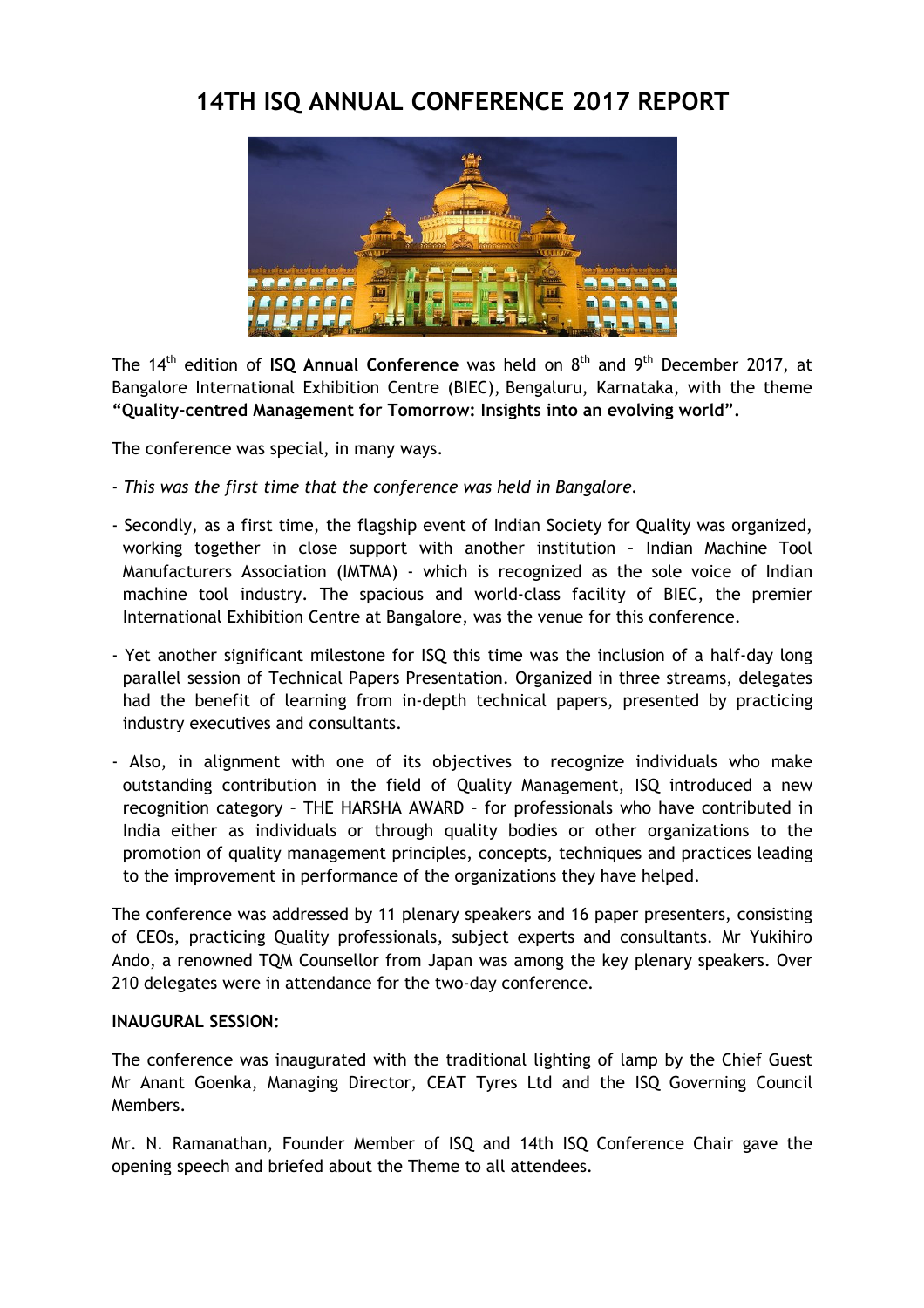Day -1 8th December'2017 session started with welcome speech addressed by ISQ President -Mr. Kiran Deshmukh – Chief Technology Officer & Head Business Excellence-SONA Group. He extended his warm welcome to all Speakers, Sponsors and delegates at Bengaluru, the Silicon Valley of India and capital of Karnataka.

FEW GLIMPSES :



On behalf of the Governing Council of ISQ, Mr. Anil Sachdev, Hony. Secretary ISQ, read out a citation and Dr. Kiran Deshmukh presented first Harsha Award 2017 to Dr. Sarita Nagpal, Principal Advisor, Confederation of Indian Industry, in recognition of her significant contribution to the promotion of quality management principles, concepts, techniques and practices, leading to the improvement in the performance of the businesses she has helped.

Session Charis served by

| Kiran Deshmukh - Inaugural Session; | Janak Mehta - Plenary 1             |
|-------------------------------------|-------------------------------------|
| Anil Sachdev - Master of Ceremony   | S M Balasubramaniyan - Plenary 2    |
| J Ravikant - Valedictory Session    | N Ramanathan - Plenary $3 \& 4$     |
|                                     | K V Rama Mohan - Plenary Session 5; |

Total 11 - Plenary Session :

Link – Presentation http://www.isqconference.org/speaker-presentations/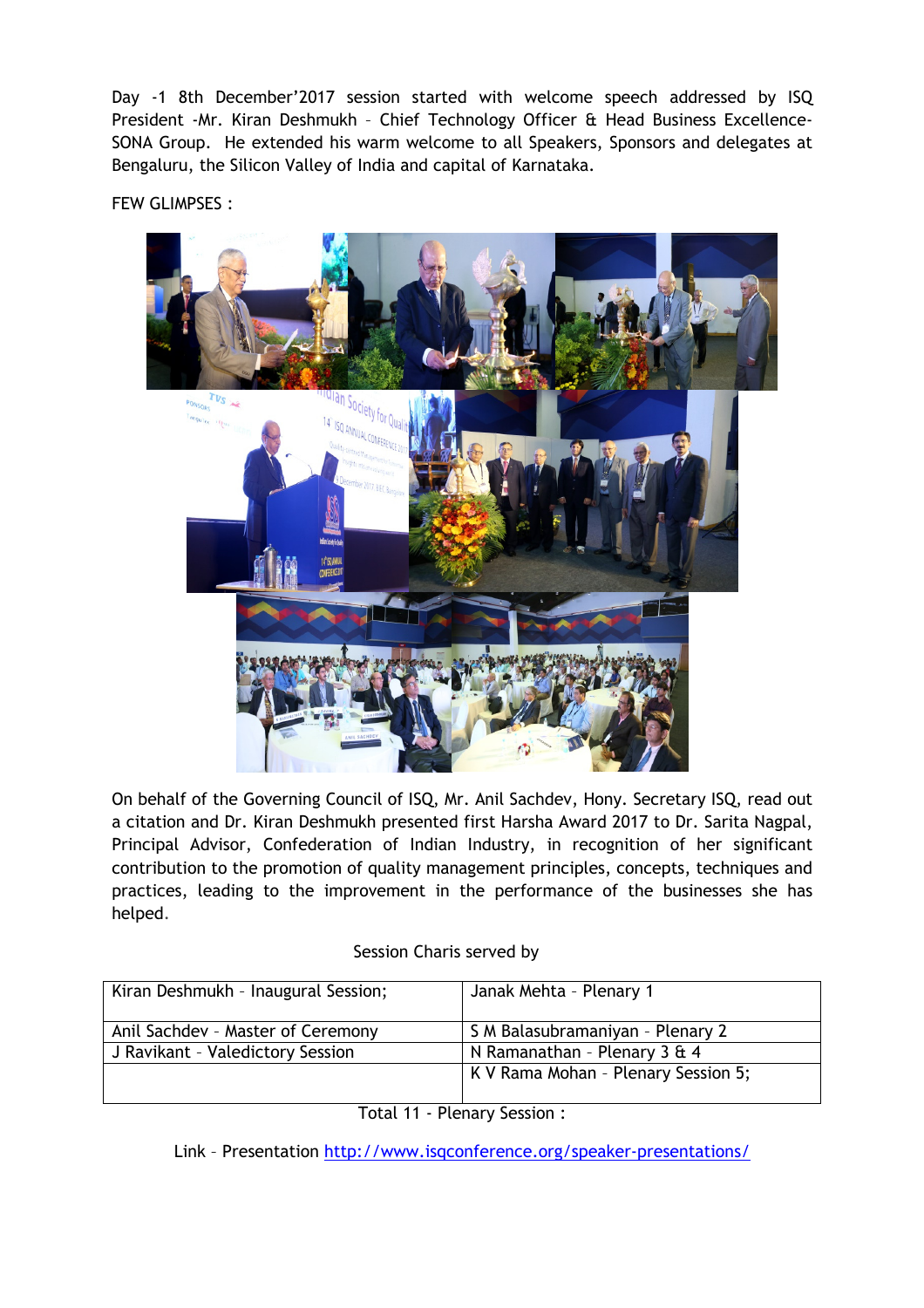| <b>SUMMARY TABLE OF PRESENTATIONS</b> |                                                                                           |                                                                                                                               |
|---------------------------------------|-------------------------------------------------------------------------------------------|-------------------------------------------------------------------------------------------------------------------------------|
| No                                    | <b>Speaker Name</b>                                                                       | <b>Title of Presentation</b>                                                                                                  |
| $\mathbf{1}$                          | Anant Goenka, Managing<br>Director, CEAT Tyres Ltd                                        | CEAT's Journey to Deming Prize 2017: The Story of<br>CEAT's successful challenge of Deming Prize and the<br>lessons it holds. |
| $\overline{2}$                        | Yukihiro Ando, Independent<br>Japanese TQM Counsellor                                     | Daily Management and Policy Management: Vehicles<br>for Quality-centred Management for tomorrow                               |
| $\overline{3}$                        | Mahesh Hegde, Founder,<br>LearnEx Consulting & TQM<br>Counsellor                          | Problem Solving for Today and Tomorrow                                                                                        |
| $\overline{4}$                        | Anup Patil, Chief Executive<br>Officer, Intangles Lab Pvt Ltd                             | IoT and (Re) Delivering Customer Value                                                                                        |
| 5                                     | Janak Mehta, Chairman &<br>Managing Director, TQM<br><b>International Pvt Ltd</b>         | History of Quality Renaissance in India and the bright<br>future ahead                                                        |
| 6                                     | S M Balasubramaniyan,<br>Chairman & Chief Mentor,<br>Digital Core Technologies Pvt<br>Ltd | Role of Quality: Emerging Trends in Service Industry                                                                          |
| 7                                     | K S G Shankar, Independent<br><b>Transformation Coach</b>                                 | Role of Quality in Industry 4.0                                                                                               |
| 8                                     | K V Ramamohan, Formerly Vice<br>President & Head (Business<br>Excellence), Infosys Ltd"   | Role of Quality in providing the needed disruption in<br>tomorrow's business                                                  |
| 9                                     | Srijith Sreenivasan, Associate<br>Director (Management<br>Consulting)                     | Quality Transformation for future in the evolving                                                                             |

## Day -1

The first keynote speaker (Chief Guest) was Mr. Anant Goenka –Managing Director CEAT Tyres Limited. In his speech he addressed CEAT's Journey to Deming Prize 2017. The story of CEAT's successful challenge of Deming Prize and the lessons it holds.

The second keynote speaker was Mr. Yukihiro Ando- Japanese TQM Counsellor and his presentation topic –"Daily Management and Policy Management: Vehicles for Quality-Centred Management for Tomorrow".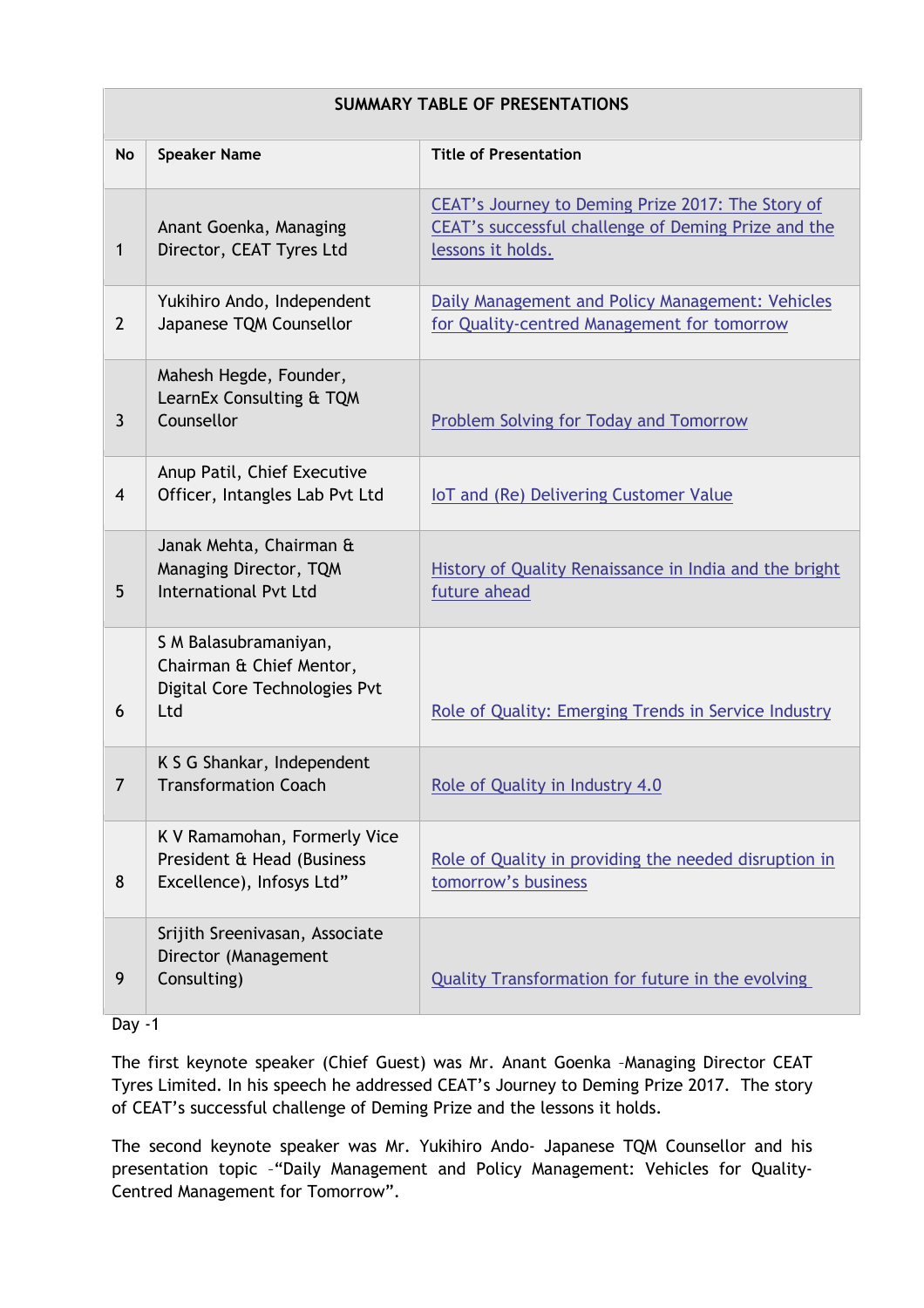The third key speaker was Mr. Harsh Kumar –Director Mahindra Institute of Quality and his topic- "Business Excellence Journey at the Mahindra Group".



There is also a Technical Sessions- 16 papers in three parallel streams) in the Conference, for individuals to share their research / study / implementation experience / other insights in the area of quality and organizational excellence.

## Day -2

The fourth key speaker was Mr. Mahesh Hegde –Independent TQM Counsellor and his topic –"Problem Solving for Today and Tomorrow".

The fifth key speaker was Mr. Anup Patil –Chief Executive Officer- Intangles Lab Private Limited and his presentation title was "IoT and (Re) Delivering Customer Value"

The sixth key speaker was Mr. Janak Mehta –Chairman & Managing Director TQM International Pvt. Ltd. and his topic named "History of Quality Renaissance in India and the bright future ahead".

Coffee Chat with Bhavish: The seventh key speaker was Mr. Bhavish Aggarwal, CEO & Co-Founder, OLA Cabs and his topic -" What QUALITY means in OLA's business: - Coffee chat with Mr. N. Ramanathan.

Panel Discussion – "Business in tomorrow's world: Role of Quality in providing the needed disruption"

Mr. N. Ramanathan was the moderator.



Panelists :

Mr. S M Balasubramaniyan, Chairman & Chief Mentor, Digital Core Technologies Pvt. Ltd., Mr. K S G Shankar, Independent Transformation Coach

Mr. K V Rama Mohan, Formerly Vice President & Head (Business Excellence), Infosys Ltd. Introductory remarks were given by Mr. N. Ramanathan.